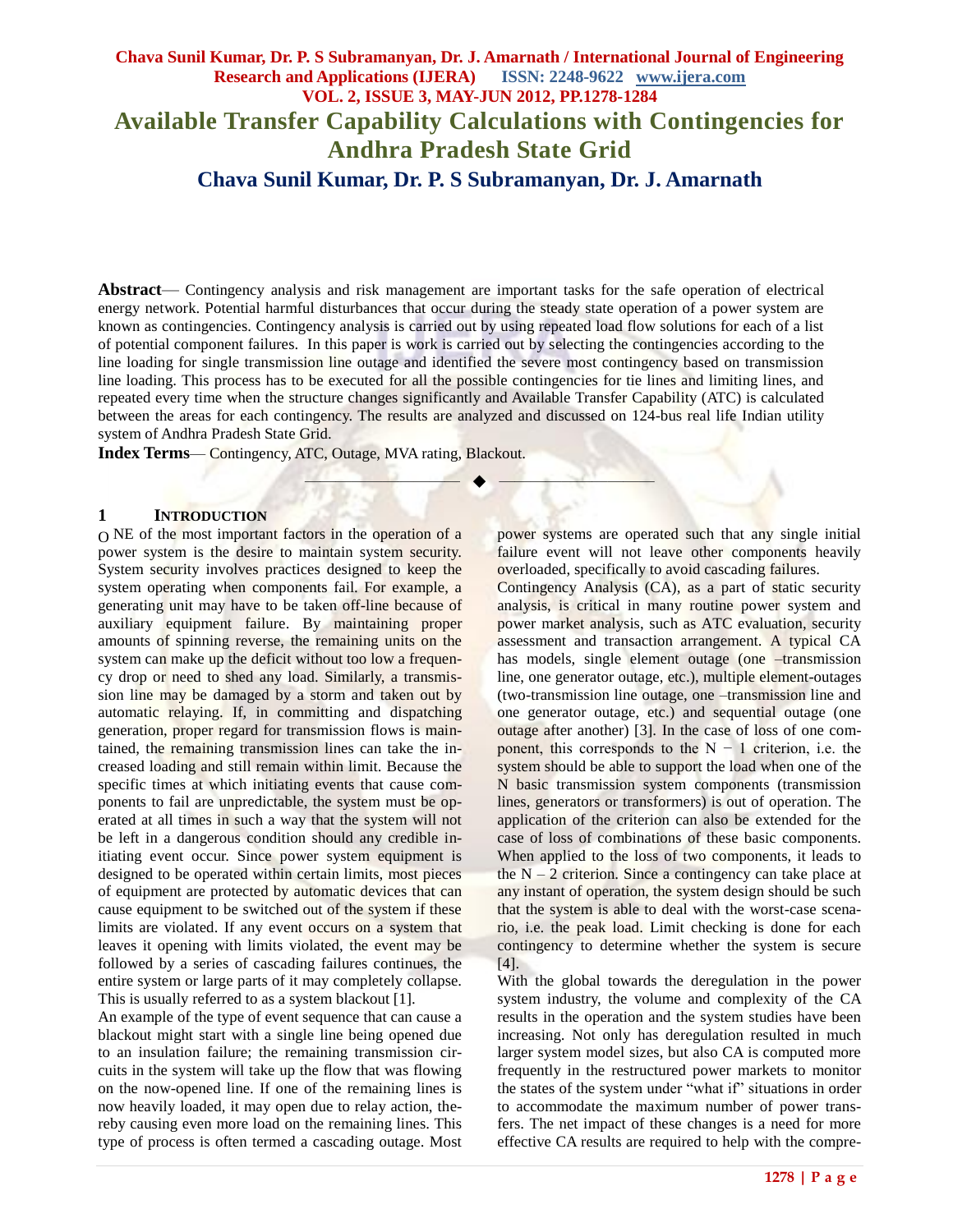hension of the essential security information, information which could be buried in the enormous and complex CA data sets [7], [8].

A 124-bus real life Indian Utility system is considered to find the variation of ATC between the areas for transmission line outage of tie-lines. Contingency ranking is taken according to the percentage loading of the lines.

### **2 BACKGROUND OF ATC**

The Available Transfer Capability (ATC) problem is the determination of the largest additional amount of the power above some base case value that can be transferred in a prescribed manner between two sets of buses; the source, in which power injections are increase, and the sink, in which power injections are decreased by an offsetting amount. Increasing the transfer power increases the loading in the network, and at the same point causes an operational or physical limit to be reached that prevents the further increase. Limitations checked for the base case are: normal branch flow limits, generator limits, bus voltage limits and stability limits.

The ATC is a measure of the transfer capability remaining in the physical transmission network for further commercial activity over and above previously committed uses. Mathematically, ATC is defined as the Total Transfer Capability (TTC) less the Transmission Reliability Margin (TRM) and the Capacity Benefit Margin (CBM) [11]- [13].

$$
\therefore \text{ATC} = \text{TTC} - \text{TRM} - \text{CBM} \tag{1}
$$

TTC is defined as the amount of electric power that can be transferred over the interconnected transmission network in a reliable manner while meeting all of a specific set of defined pre and post-contingency system conditions.

TRM is defined as that amount of transmission transfer capability necessary to ensure that the interconnected transmission network is secure under a reasonable range of uncertainties in system conditions.

CBM is defined as that amount of transmission transfer capability reserved by load serving entities to ensure access to generation from interconnected systems to meet generation reliability requirements.

### **3 CONTINGENCY ANALYSIS**

The CA application is based on detailed electrical model of power system, called the "network model". This is a simulated model of the real power system that is prepared by each utility's system planners and network engineer specialists. They translate the real world equipment and connections of a power system (one –line diagram) into a mathematical model of the power network that is suitable for solution by computer algorithms. This network model contains the connection information and electrical characteristics of the equipment. The algorithm in contingency analysis uses this network information and the network

model to simulate, and calculate the effects of, removing equipment from the power system [2]. With an initialized power network model, CA now can be executed with a series of contingency events that is prepared by the CA user. A "Contingency List" contains the each of the elements that will be removed from the network model, one by one, to test the effects for possible overloads of the remaining elements. The criteria for selection of elements for the contingency events are further described below.

In its basic form, CA executes a power flow analysis for each potential problem that is identified on a contingency list. The voltages, currents, real and reactive power flows (MW and Mvar) in each part of the power system can be obtained from power flow solution in contingency analysis. Results of each contingency test and the network solution are compared with the limits for every element in the power system. The lists of violations are saved in the CA data base.

Contingency Analysis actually provides and prioritizes the impacts on an electric power system when problems occur. Contingency is also called an unplanned "outage". Contingency analysis is a computer application that uses a simulated model of the power system, to evaluate the effects, and calculate any overloads resulting from each outage event. In other word, Contingency Analysis is essentially a "preview" analysis tool that simulates and quantifies the results of problems that could occur in the power system in the immediate future. This Analysis is used as a study tool for the off-line analysis of contingency events, and as an on-line tool to show operators what would be the effects of future outages. It allows operators to be better prepared to react to outages by using preplanned recovery scenarios [5], [6].

After a contingency event, power system problems can range from:

• None: When the power system can be re-balanced after a contingency, without overloads to any element.

• Severe: When several elements such as lines and transformers become overloaded and have risk of damage.

• Critical: When the power system becomes unstable and will quickly collapse.

By analyzing the effects of contingency events in advance, problems and unstable situations can be identified, critical configurations can be recognized, operating constraints and limits can be applied, and corrective actions can be planned.

### **4 CASE STUDY OF 124-BUS INDIAN UTILITY SYSTEM**

In a competitive electricity market, there will be many market players such as generating companies (GENCOs), transmission companies (TRANSCOs), distribution companies (DISCOs), and system operator (SO). Similarly Andhra Pradesh State Electricity Board (APSEB) is divided into Andhra Pradesh Generating Company (AP-GENCO), Andhra Pradesh Transmission Company (AP-TRANCO) and Andhra Pradesh Distribution Company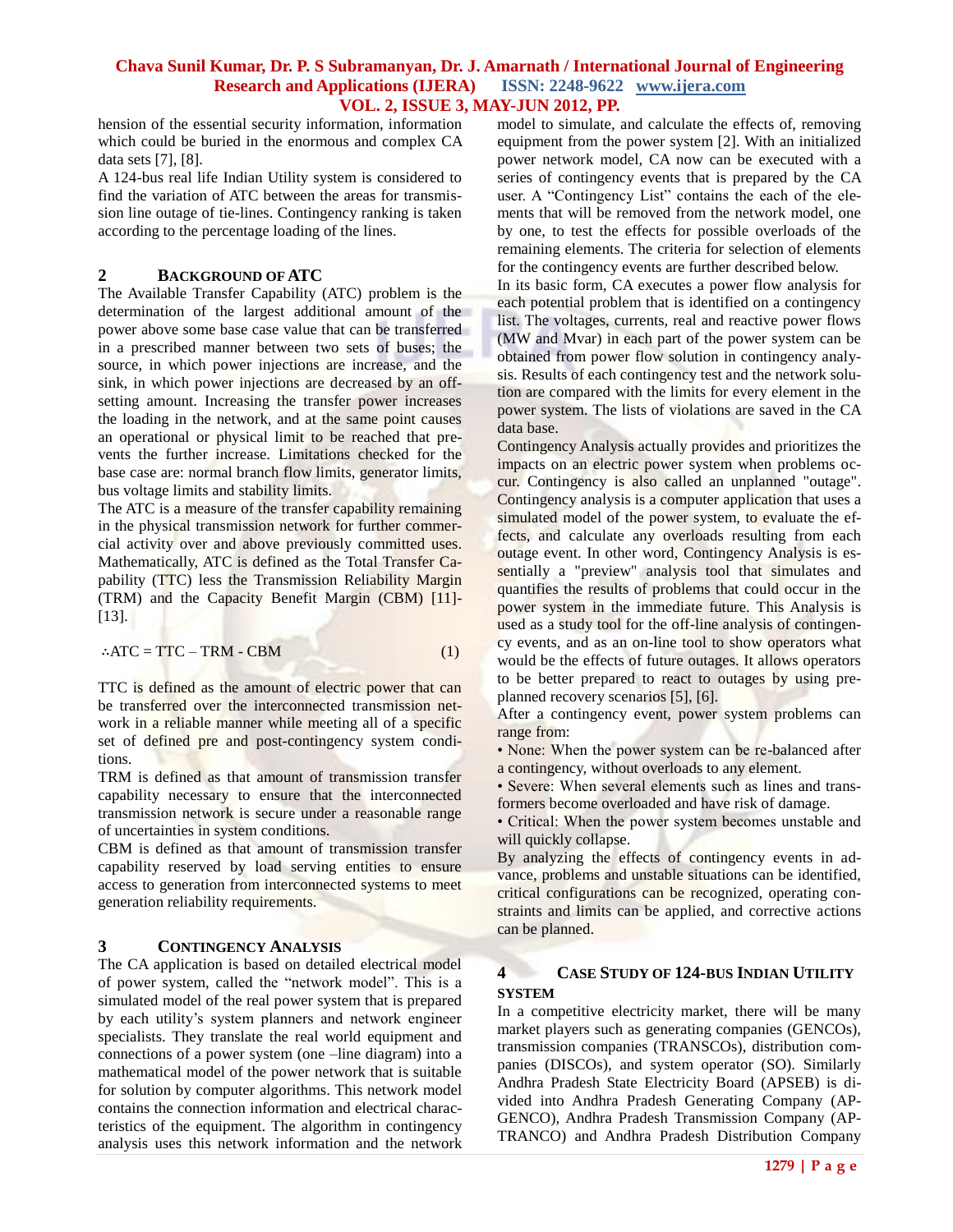(APDISCO). All are operating as independent companies under the government of Andhra Pradesh. APDISCO is again divided into four companies as Northern Power Distribution Company Limited (NPDCL), Central Power Distribution Company Limited (CPDCL), Eastern Power Distribution Company Limited (EPDCL), and Sothern Power Distribution Company Limited (SPDCL). Each Distribution Company is considered as one area for this analysis.

At present APGENCO is operating with Installed Capacity of 8923.86 MW (Thermal 5092.50MW and 3831.36MW) along with Private sector of 3286.30MW and Central Generating Stations (CGS) share of 3209.15MW. A 124-bus Indian utility real-life power system at 220kV is used for portfolio analysis in different operating scenarios. The details of Areas and Total Generation, Load, Losses, and Cost of Generation are given in Table 1 and 2.

|  | <b>TABLE 1. DETAILS OF AREA WISE BUSES</b> |  |  |  |  |
|--|--------------------------------------------|--|--|--|--|
|--|--------------------------------------------|--|--|--|--|

| Area                        | Area         | <b>Buses Number</b>                                              |
|-----------------------------|--------------|------------------------------------------------------------------|
| No.                         | Name         | (Total No. of Buses)                                             |
|                             | <b>NPDCL</b> | 1-5, 12, 24, 26, 27, 29, 30 - 35, 37, 38, 129<br>(19)            |
| $\mathcal{D}_{\mathcal{L}}$ | <b>CPDCL</b> | 6-11, 13, 15-23, 25, 28, 36, 39-54,<br>56-65, 121, 124, 128 (48) |
| 3                           | <b>EPDCL</b> | 93,95-118,123 (26)                                               |
|                             | <b>SPDCL</b> | 55,66-75,77-92,94,120,125,126 (31)                               |

TABLE 2. DETAILS OF TOTAL GENERATION, LOAD, LOSSES, AND COST OF GENERATION Total <sub>O</sub>

| Generation (MW)<br>10587.61 |
|-----------------------------|
|-----------------------------|

| Total Load(MW)               | 10366.00    |
|------------------------------|-------------|
| Total Losses(MW)             | 221.60      |
| Cost of Generation (Rs./Hr.) | 20701659.61 |

For this analysis, tie-line MVA Loading is considered for ranking. Contingency Ranking of all the tie-lines is given in Table 3. Out of all these line outages, line 57-72 outage is more severe and causes system blackout. Outage of lines 1-28 and 37-28, isolate the Area 1 from the remaining system, calculation of ATC is Not Existing (NE). Outage of line 54-84 causes the overloading of the 54-46 by 16% due to that ATC from Area 2 to remaining Areas becomes negative. Variation of the ATC between the Ares is given in the Tables 4 and 5.

ATC calculations are extended for the some of the limiting lines also and all these lines are loaded in between 60 – 70%. Outage of lines 49-46 is more sever, causes system blackout. The details of varitation of ATC for these lines are given in Table 6.

Amongst deterministic security criteria, the most generally used is certainly the N-1 criterion. Indeed it corresponds to possible events. This criterion stipulates amongst other things that in its state N, that is to say when all elements of the system are in operation, operating conditions are in accordance with rules. Generally this is tested for different conventional states at least for peak and off peak load of the system etc. It implies further that for all types of incidents leading to the disconnection of only one element (generator, line, transformer, etc) the system operating point stays within the requested area. The operating point and the system is then declared N-1 secure. To find secured operating of the system the above given ATC numbers are more useful of the operators of the Andhra Pradesh State Electricity Market [9].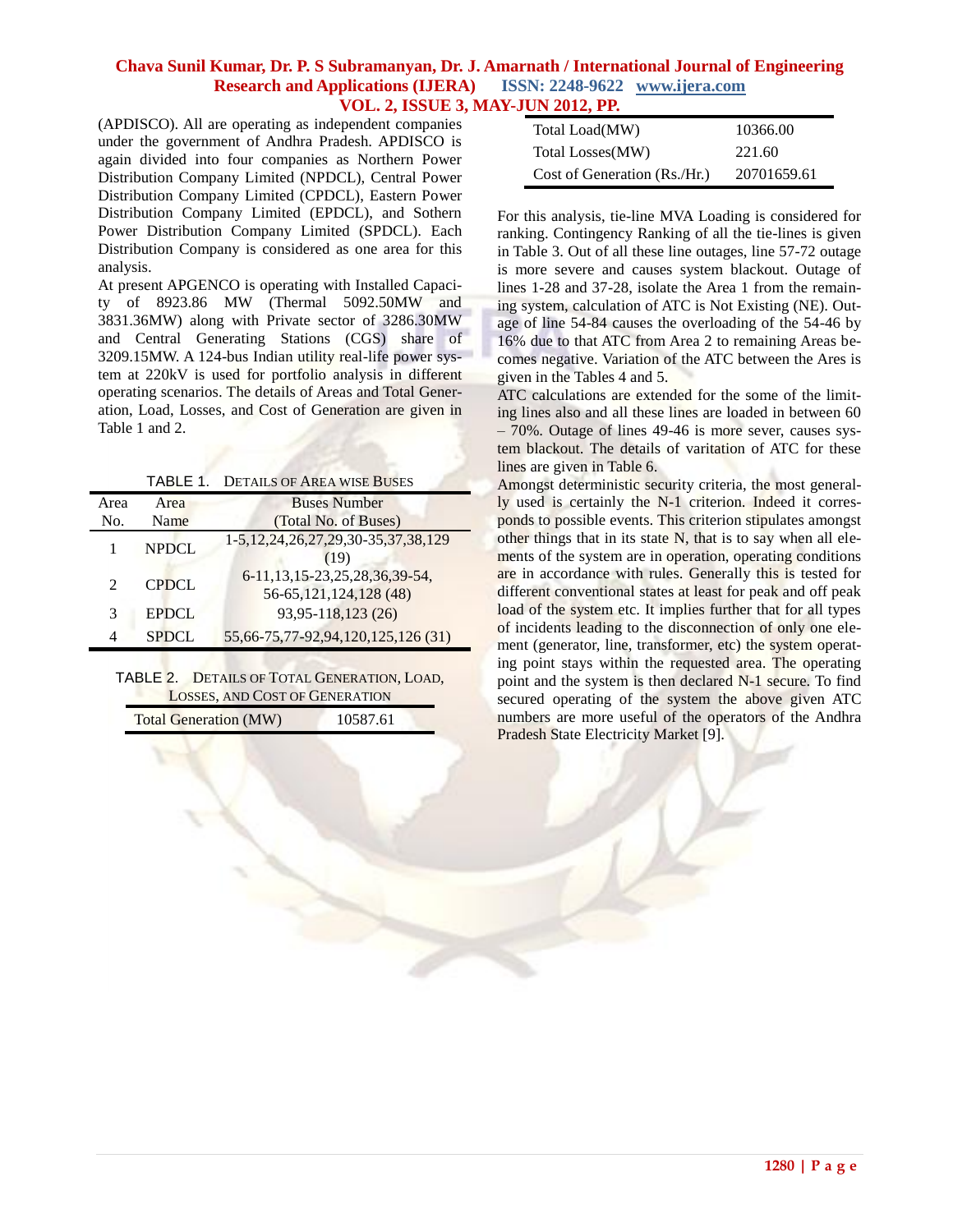| From         | From Bus    | To         |              |                |                                 |         | <b>MVA</b> | %MVA    | Contingency    |
|--------------|-------------|------------|--------------|----------------|---------------------------------|---------|------------|---------|----------------|
| <b>Bus</b>   | Name        | <b>Bus</b> | Name         | Circuit        | $\ensuremath{\text{MW}}\xspace$ | Mvar    | Rating     | Loading | Rank           |
| 40           | <b>CHK</b>  | 84         | TPL          | $\mathbf{1}$   | $-217.1$                        | 3.3     | 400        | 55.1    | $\mathbf{1}$   |
| $\mathbf{1}$ | <b>RSS</b>  | $28\,$     | <b>NGRM</b>  | $\sqrt{2}$     | $-189.8$                        | 35      | 400        | 48.2    |                |
| $\mathbf{1}$ | <b>RSS</b>  | $28\,$     | <b>NGRM</b>  | $\mathbf{1}$   | $-189.8$                        | 35      | 400        | 48.2    | $\sqrt{2}$     |
| 46           | <b>SSM</b>  | 82         | PDL          | $\mathbf{1}$   | 183.1                           | $-27.5$ | 400        | 47.4    | $\mathfrak{Z}$ |
| 30           | <b>KTS</b>  | 19         | <b>SHN</b>   | $\mathbf{1}$   | 174.4                           | 8.7     | 400        | 43.6    | $\overline{4}$ |
| 57           | ATP         | 72         | <b>RTP</b>   | 2              | $-169.3$                        | $-19.4$ | 400        | 42.6    |                |
| 57           | ATP         | $72\,$     | <b>RTP</b>   |                | $-169.3$                        | $-19.4$ | 400        | 42.6    | $\sqrt{5}$     |
| 35           | <b>BPD</b>  | 42         | <b>BHN</b>   | $\mathbf{1}$   | 163.3                           | 2.4     | 400        | 42.3    | 6              |
| 46           | <b>SSM</b>  | 120        | <b>MKP</b>   | $\mathbf{1}$   | 165.6                           | $-12.3$ | 400        | 41.5    | 7              |
| $27\,$       | OGLP        | $28\,$     | <b>NGRM</b>  | $\overline{c}$ | 150                             | $-7.8$  | 400        | 37.6    |                |
| $27\,$       | <b>OGLP</b> | $28\,$     | <b>NGRM</b>  | $\mathbf{1}$   | 150                             | $-7.8$  | 400        | 37.6    | $\,8\,$        |
| 12           | <b>KMD</b>  | 11         | <b>GJWL</b>  | $\mathbf{1}$   | $-149$                          | $-4.6$  | 400        | 37.3    | 9              |
| 30           | <b>KTS</b>  | 87         | <b>NUN</b>   | $\mathbf{1}$   | 138.6                           | 38.4    | 400        | 35.9    | $10\,$         |
| 54           | <b>NSR</b>  | 84         | <b>TPL</b>   | $\mathfrak{Z}$ | 92.2                            | $-11$   | 525        | 35.5    |                |
| 54           | <b>NSR</b>  | 84         | TPL          | $\sqrt{2}$     | 184.3                           | $-22$   | 525        | 35.5    | 11             |
| 54           | <b>NSR</b>  | 84         | TPL          | $\mathbf{1}$   | 184.3                           | $-22$   | 525        | 35.5    |                |
| 38           | <b>WKP</b>  | 42         | <b>BHN</b>   | $\mathbf{1}$   | 119.2                           | $-9.4$  | 400        | 29.9    | 12             |
| 95           | <b>BMD</b>  | 85         | <b>VTS</b>   | $\mathbf{1}$   | 108.3                           | $-32.8$ | 400        | 28.2    | 13             |
| 95           | <b>BMD</b>  | 87         | <b>NUN</b>   | $\mathbf{1}$   | 90.1                            | $-31.2$ | 400        | 23.7    | 14             |
| 39           | <b>NKP</b>  | 89         | <b>CLK</b>   | $\overline{2}$ | $-93.1$                         | 9.2     | 400        | 23.4    |                |
| 39           | <b>NKP</b>  | 89         | <b>CLK</b>   | $\mathbf{1}$   | $-93.1$                         | 9.2     | 400        | 23.4    | 15             |
| 46           | <b>SSM</b>  | 55         | <b>MYD</b>   | $\mathbf{1}$   | 79.8                            | $-23.3$ | 400        | 20.8    | 16             |
| $30\,$       | <b>KTS</b>  | 36         | <b>MGD</b>   | $\mathbf{1}$   | 73.9                            | 19.1    | 400        | 20.7    | 17             |
| 31           | <b>LSL</b>  | 113        | <b>DNK</b>   | $\mathbf{1}$   | $-49.4$                         | 8.2     | 400        | 19.4    | 18             |
| 35           | <b>BPD</b>  | 36         | <b>MGD</b>   | $\mathbf{1}$   | 45.6                            | 51.8    | 400        | 19.4    | 19             |
| 31           | ${\rm LSL}$ | 101        | <b>BMR</b>   | $\mathbf{1}$   | 73.2                            | $-7.2$  | 400        | 19.1    | 20             |
| 99           | <b>KVK</b>  | 85         | <b>VTS</b>   | $\mathbf{1}$   | 53.8                            | $-12.1$ | 400        | 15      | 21             |
| 93           | <b>BVRM</b> | 92         | GDV          | $\overline{2}$ | 56.3                            | $-9.5$  | 400        | 14.8    |                |
| 93           | <b>BVRM</b> | 92         | <b>GDV</b>   | $\mathbf{1}$   | 56.3                            | $-9.5$  | 400        | 14.8    | 22             |
| 37           | WGL         | 28         | <b>NGRM</b>  | $\overline{2}$ | 40.2                            | $-26.9$ | 400        | 12.5    |                |
| 37           | WGL         | 28         | ${\rm NGRM}$ | 1              | 40.3                            | $-29.6$ | 400        | 12.5    | 23             |
| 24           | <b>DSD</b>  | 25         | <b>SDP</b>   | $\overline{2}$ | 48.2                            | $-2.8$  | 400        | 12.1    |                |
| 24           | <b>DSD</b>  | 25         | <b>SDP</b>   | $\mathbf{1}$   | 48.2                            | $-2.8$  | 400        | 12.1    | 24             |
| 124          | <b>KDR</b>  | 69         | RJP          | $\mathbf{1}$   | $-18$                           | 26.7    | 400        | 8.1     | 25             |
| 124          | <b>KDR</b>  | 71         | <b>RNG</b>   | $\mathbf{1}$   | 7.9                             | $-12.7$ | 400        | 4.3     | 26             |
| 46           | SSM         | 84         | TPL          | $\sqrt{2}$     | 9.7                             | 6.2     | 400        | 3.2     | 27             |
| 46           | SSM         | 84         | TPL          | $\mathbf{1}$   | 9.7                             | 6.2     | 400        | 3.2     |                |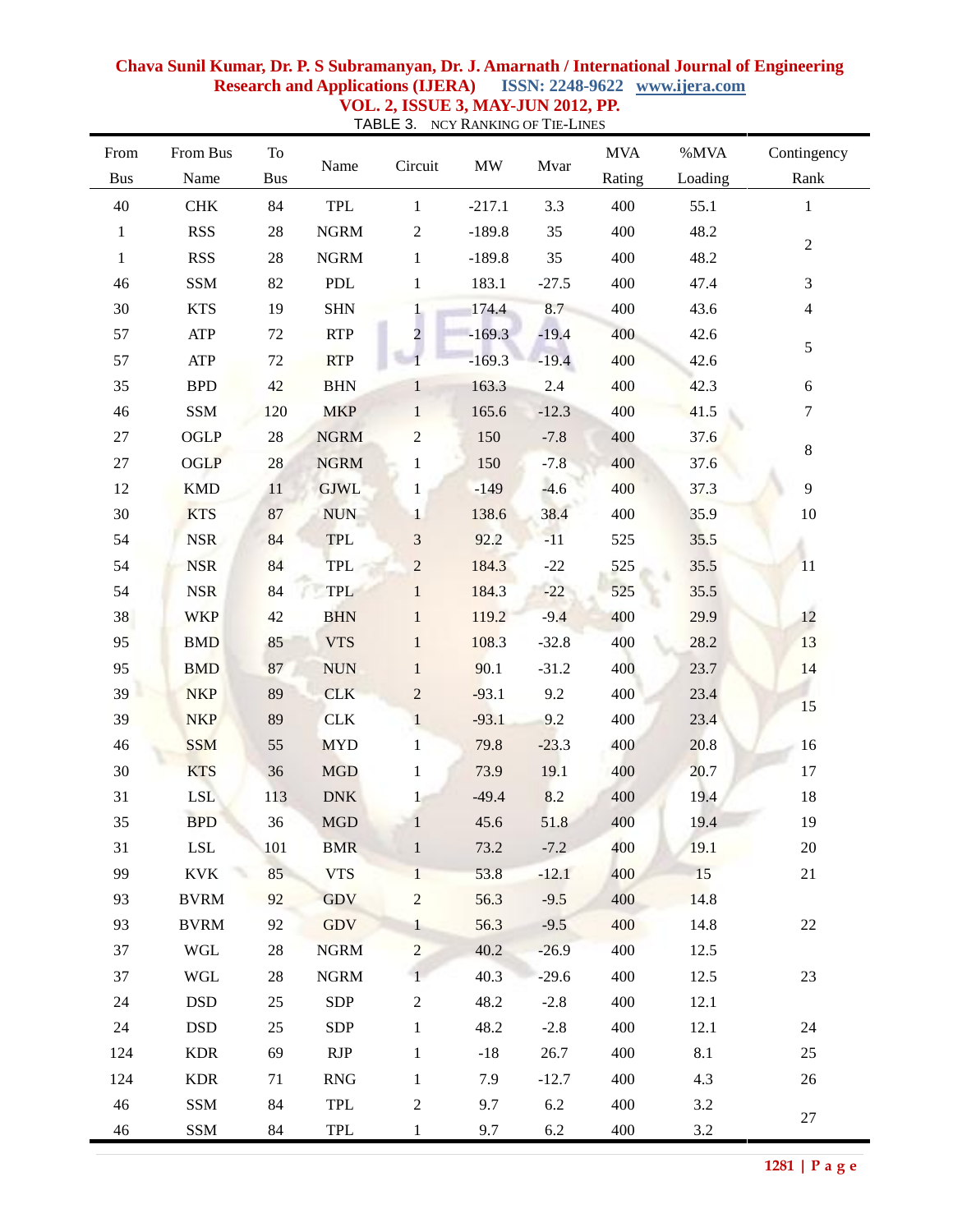|          | <b>Bas</b>                                              | Contingency Line |            |            |            |            |            |                         |            |            |            |            |            |            |            |
|----------|---------------------------------------------------------|------------------|------------|------------|------------|------------|------------|-------------------------|------------|------------|------------|------------|------------|------------|------------|
| Transfer | Case                                                    | 40-84            | $1 - 28$   | 46-82      | $30-19$    | 57-72      | 35-42      | $46 - 120$              |            | 27-28      | $12 - 11$  | 30-87      | 54-84      | 38-42      | 95-85      |
| Areas    | ATC                                                     | <b>ATC</b>       | <b>ATC</b> | <b>ATC</b> | <b>ATC</b> | $\rm{ATC}$ | <b>ATC</b> | <b>ATC</b>              |            | <b>ATC</b> | <b>ATC</b> | <b>ATC</b> | <b>ATC</b> | <b>ATC</b> | $\rm{ATC}$ |
|          | (MW)                                                    | (MW)             | (MW)       | (MW)       | (MW)       | (MW)       | (MW)       | (MW)                    |            | (MW)       | (MW)       | (MW)       | (MW)       | (MW)       | (MW)       |
| $1 - 2$  | 2061                                                    | 1873             | <b>NE</b>  | 1346       | 1736       |            | 1563       | 1368                    |            | 1518       | 2217       | 1730       | 2054       | 1720       | 2010       |
| $1 - 3$  | 1040                                                    | 1086             | <b>NE</b>  | 1019       | 947        |            | 976        | 1023                    |            | 1101       | 1128       | 785        | 1048       | 992        | 1017       |
| $1-4$    | 838                                                     | 834              | <b>NE</b>  | 754        | 841        |            | 844        | 770                     |            | 852        | 848        | 814        | 807        | 842        | 835        |
| $2 - 1$  | 681                                                     | 675              | $\rm NE$   | 630        | 737        |            | 728        | 640                     |            | 524        | 540        | 682        | -66        | 705        | 691        |
| $2 - 3$  | 1355                                                    | 971              | 1286       | 1145       | 1350       | Blackout   | 1376       | 915                     |            | 1017       | 1075       | 1367       | $-29$      | 1408       | 1286       |
| $2 - 4$  | 1408                                                    | 1408             | 1408       | 1408       | 1406       |            | 1408       | 1162                    |            | 1404       | 1408       | 1408       | $-118$     | 1408       | 1408       |
| $3-1$    | 1146                                                    | 1146             | NE         | 1146       | 1146       | System     | 1146       | 1146                    |            | 1079       | 802        | 1136       | 1146       | 1146       | 1141       |
| $3 - 2$  | 1299                                                    | 1288             | 1323       | 1341       | 1296       |            | 1284       | 1334                    |            | 1269       | 1255       | 1325       | 1296       | 1294       | 1203       |
| $3-4$    | 869                                                     | 856              | 845        | 795        | 877        |            | 874        | 808                     |            | 882        | 880        | 857        | 837        | 872        | 830        |
| $4 - 1$  | 676                                                     | 676              | <b>NE</b>  | 676        | 676        |            | 676        | 676                     |            | 676        | 676        | 676        | 676        | 676        | 676        |
| $4 - 2$  | 2576                                                    | 2580             | 2587       | 2577       | 2578       |            | 2593       | 2581                    |            | 2573       | 2723       | 2574       | 2597       | 2583       | 2577       |
| $4 - 3$  | 675                                                     | 675              | 675        | 675        | 675        |            | 676        | 675                     |            | 675        | 675        | 676        | 675        | 675        | 675        |
|          | TABLE 5.<br><b>ATC BETWEEN AREAS WITH CONTINGENCIES</b> |                  |            |            |            |            |            |                         |            |            |            |            |            |            |            |
|          |                                                         |                  |            |            |            |            |            | <b>Contingency Line</b> |            |            |            |            |            |            |            |
| Transfer | 95-87                                                   | 39-89            | $46 - 55$  | $30 - 36$  | 31-113     |            | $35 - 36$  | 31-101                  | 99-85      |            | 93-92      | $37 - 28$  | 124-69     | 124-71     | 46-84      |
| Areas    | <b>ATC</b>                                              | <b>ATC</b>       | <b>ATC</b> | <b>ATC</b> | <b>ATC</b> |            | <b>ATC</b> | $\rm{ATC}$              | $\rm{ATC}$ |            | <b>ATC</b> | <b>ATC</b> | <b>ATC</b> | <b>ATC</b> | $\rm{ATC}$ |
|          | (MW)                                                    | (MW)             | (MW)       | (MW)       | (MW)       |            | (MW)       | (MW)                    | (MW)       |            | (MW)       | (MW)       | (MW)       | (MW)       | (MW)       |
| $1 - 2$  | 1997                                                    | 2235             | 1156       | 1895       | 2033       |            | 1854       | 1756                    | 2028       |            | 1959       | <b>NE</b>  | 2056       | 2036       | 2043       |
| $1 - 3$  | 1021                                                    | 1068             | 1037       | 1014       | 917        |            | 1007       | 768                     | 1023       |            | 1020       | NE         | 1040       | 1040       | 1040       |
| $1-4$    | 637                                                     | 851              | 473        | 843        | 838        |            | 844        | 805                     | 837        |            | 836        | <b>NE</b>  | 836        | 831        | 845        |
| $2 - 1$  | 687                                                     | 590              | 675        | 663        | 652        |            | 900        | 665                     | 686        |            | 693        | <b>NE</b>  | 680        | 681        | 720        |
| $2 - 3$  | 1322                                                    | 1287             | 1343       | 1362       | 1383       |            | 1408       | 1374                    | 1312       |            | 1303       | 1408       | 1353       | 1353       | 1379       |
| $2 - 4$  | 1408                                                    | 1408             | 1362       | 1408       | 1408       |            | 1408       | 1408                    | 1408       |            | 1408       | 1408       | 1408       | 1408       | 1408       |
| $3-1$    | 1022                                                    | 1090             | 1146       | 1146       | 1146       |            | 1146       | 1080                    | 1146       |            | 742        | NE         | 1146       | 1146       | 1146       |
| $3-2$    | 1087                                                    | 1246             | 1169       | 1296       | 1249       |            | 1294       | 1346                    | 1257       |            | 954        | 1281       | 1296       | 1303       | 1287       |
| $3-4$    | 713                                                     | 897              | 493        | 873        | 872        |            | 872        | 871                     | 867        |            | 723        | 864        | 865        | 860        | 878        |
| $4-1$    | 676                                                     | 676              | 676        | 676        | 676        |            | 676        | 676                     | 676        |            | 676        | NE         | 676        | 676        | 676        |
| $4 - 2$  | 2577                                                    | 2495             | 2577       | 2576       | 2576       |            | 2581       | 2576                    | 2577       |            | 2577       | 2578       | 2576       | 3577       | 2582       |
| $4 - 3$  | 675                                                     | 676              | 675        | 675        | 676        |            | 675        | 676                     | 675        |            | 675        | 675        | 675        | 675        | 675        |

TABLE 4. ATC BETWEEN AREAS WITH CONTINGENCIES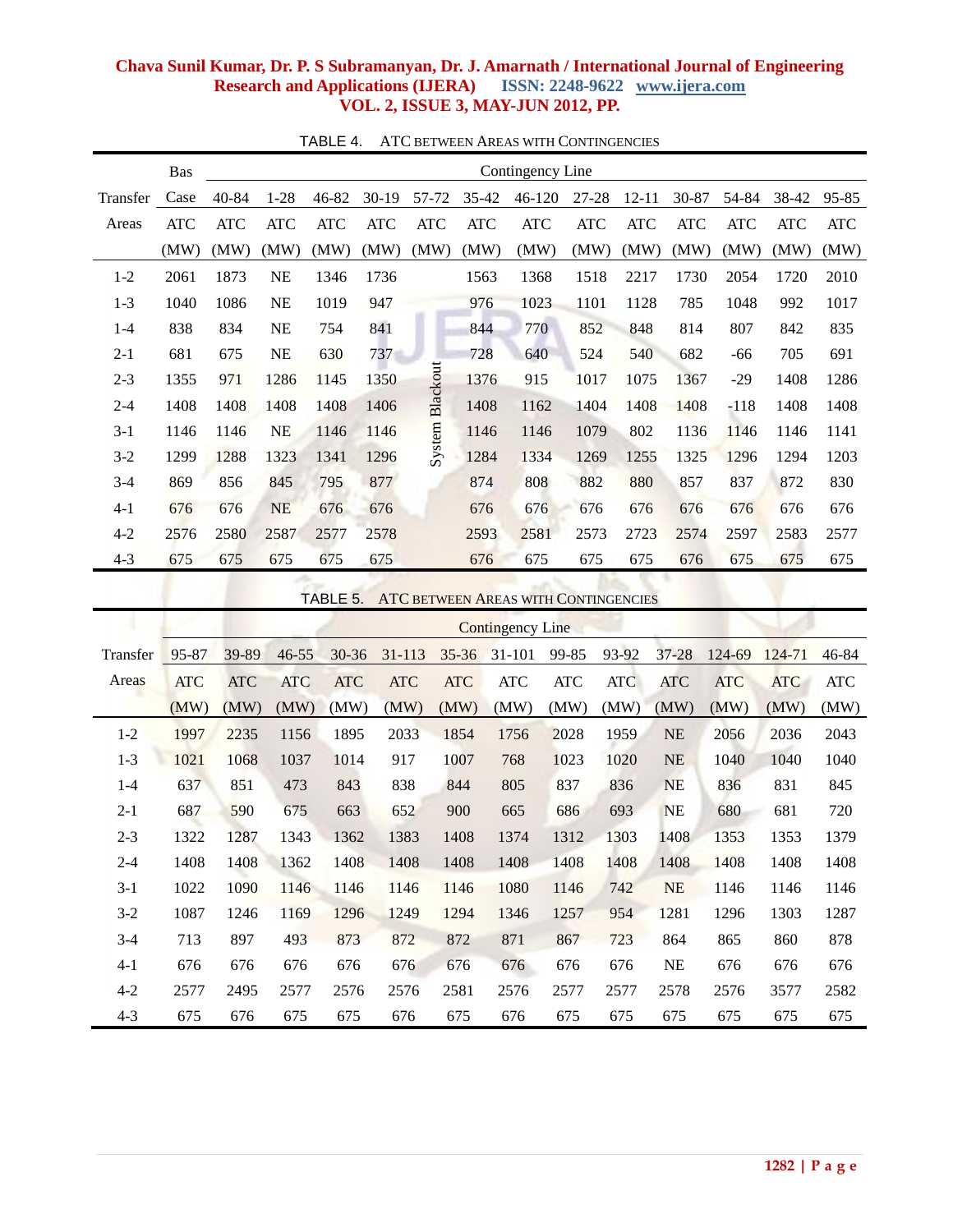| Chava Sunil Kumar, Dr. P. S Subramanyan, Dr. J. Amarnath / International Journal of Engineering |  |  |
|-------------------------------------------------------------------------------------------------|--|--|
| <b>Research and Applications (IJERA)</b> ISSN: 2248-9622 www.ijera.com                          |  |  |
| <b>VOL. 2, ISSUE 3, MAY-JUN 2012, PP.</b>                                                       |  |  |

|          | <b>Bas</b> |            |            |            |            | Contingency Line |            |            |            |
|----------|------------|------------|------------|------------|------------|------------------|------------|------------|------------|
| Transfer | Case       | 49-46      | 102-115    | $21 - 47$  | 29-35      | 100-101          | $42 - 35$  | 54-46      | 97-98      |
| Areas    | <b>ATC</b> | <b>ATC</b> | <b>ATC</b> | <b>ATC</b> | <b>ATC</b> | <b>ATC</b>       | <b>ATC</b> | <b>ATC</b> | <b>ATC</b> |
|          | (MW)       | (MW)       | (MW)       | (MW)       | (MW)       | (MW)             | (MW)       | (MW)       | (MW)       |
| $1 - 2$  | 2061       |            | 2052       | 1343       | 1269       | 2086             | 1563       | 2048       | 2048       |
| $1 - 3$  | 1040       |            | 992        | 1147       | 562        | 1063             | 978        | 1040       | 1042       |
| $1 - 4$  | 838        |            | 838        | 771        | 441        | 838              | 844        | 843        | 837        |
| $2 - 1$  | 681        |            | 681        | 132        | 297        | 672              | 728        | 690        | 685        |
| $2 - 3$  | 1355       |            | 1356       | 237        | 719        | 1366             | 1376       | 1388       | 1352       |
| $2 - 4$  | 1408       | Blackout   | 1408       | 504        | 1312       | 1408             | 1408       | 1408       | 1408       |
| $3-1$    | 1146       |            | 1146       | 300        | 506        | 487              | 1146       | 1146       | 1044       |
| $3 - 2$  | 1299       |            | 1238       | 1344       | 1347       | 795              | 1284       | 1293       | 1143       |
| $3-4$    | 869        | System     | 869        | 790        | 909        | 521              | 874        | 874        | 804        |
| $4 - 1$  | 676        |            | 676        | 179        | 370        | 676              | 676        | 676        | 676        |
| $4 - 2$  | 2576       |            | 2576       | 2581       | 2364       | 2577             | 2593       | 2579       | 2577       |
| $4 - 3$  | 675        |            | 675        | 446        | 675        | 675              | 675        | 675        | 675        |

TABLE 6. ATC BETWEEN THE ARES FOR OTHER LIMITING LINES

### **5 CONCLUSION**

From economic considerations, sometimes the regional grid has to be operated even under non-compliance of N-1 security criterion. Under such conditions only automation (System Protection Scheme) can come to rescue the grid. However in the absence of System Protection Scheme (SPS), load shedding & rapid backing down of generation is the means to tide over the contingencies to meet the real time requirements. The operator requires lookup tables which indicate remedial action for potentially hazarder's contingencies [10]. The off -line studies can also be used to prepare look up tables and would become most important in case of failure of State Estimator (SE) to converge. Further the offline studies would also help user to select user defined contingencies for the online application such as Real Time Contingency Analysis (RTCA). After running RTCA the SE outputs for those potentially hazardous cases can be saved as "saved cases" and more detailed studies can be carried out in "study mode". The saved case can also be transferred to Power System simulator Engine (PSS/E) for carrying out dynamic studies as these are not available in EMS. Carrying out dynamics in off-line mode is important as stability limits would help in identifying limits, reliability margin etc.

### **ACKNOWLEDGEMENTS**

The authors are thankful to the management of CVR College of Engineering, Ibrahimpatnam, R.R District and JNT University, Hyderabad, for providing facilities and to publish this work.

### **REFERENCES**

- [1] A.J. Wood, B.F. Wollenberg*, Power Generation, operation and control*. New York: John Wiley & Sons, 1996, pp. 411-450.
- [2] C.N. Lu, M. Unum, "Interactive Simulation of Branch Outages with Remedial Action on a Personal Computer for the Study of Security Analysis," *IEEE*

*Trans. Power Systems*, Vol. 6, No. 3, pp. 1266-1271, Aug. 1991.

- [3] Ming Ni, J.D. McCalley, V. Vittal, S. Greene, Chee-Wooi Ten, V. Sudhakar, T. Tayyib, "Software Implementation of Online Risk-based Security Assessment," *IEEE Trans. Power System.*, Vol. 18, No. 3, pp.1165-1172, Aug. 2003.
- [4] Ismail Musirin and Titik Khawa Abdul Rahnian ―Fast Automatic Contingency Analysis and Ranking technique for Power System Security Assessment"; *Proceedings Student conference on research and development (SCOReD)*, Putrajaya, Malaysia, 2003.
- [5] Anant Oonsivilai and Kenedy A. Greyson "Power" System Contingency Analysis Using Multiagent Systems"; World Academy of Science, Engineering and Technology 60 2009.
- [6] Arfita Yuana Dewi, Sasongko Pramono Hadi, Soedjatmiko – "Contingency Analysis of Power System Electrical Operation"; *Proceedings of the International Conference on Electrical Engineering and Informatics Institute,* Teknologi Bandung, Indonesia June 17-19, 2007.
- [7] Quirino Morante, Nadia Ranaldo, Alfredo Vaccaro, Member, IEEE, and Eugenio Zimeo – "Pervasive" Grid for Large-Scale Power Systems Contingency Analysis"; IEEE *Transactions on Industrial Informatics,* Vol. 2, No. 3, August 2006*.*
- [8] Sun, Y., and Overbye, T.J. "Three Dimensional Visualizations for Power System Contingency Analysis Voltage Data‖, *Proceedings of the 6th International Conference on Advances in Power System Control, Operation and Management*, Hong Kong. 2003
- [9] P. Pentayya, P. Mukopadhyay, S. Banerjee, M.K. Thakur, "Contingency Analysis for Eastern Reginal Grid of India", 16th National Power Systems Confe*rence*, pp. 359-363, 2010.
- [10] M.G.Raoot, P.Pentayya and S.Ganguly, "Evaluation"